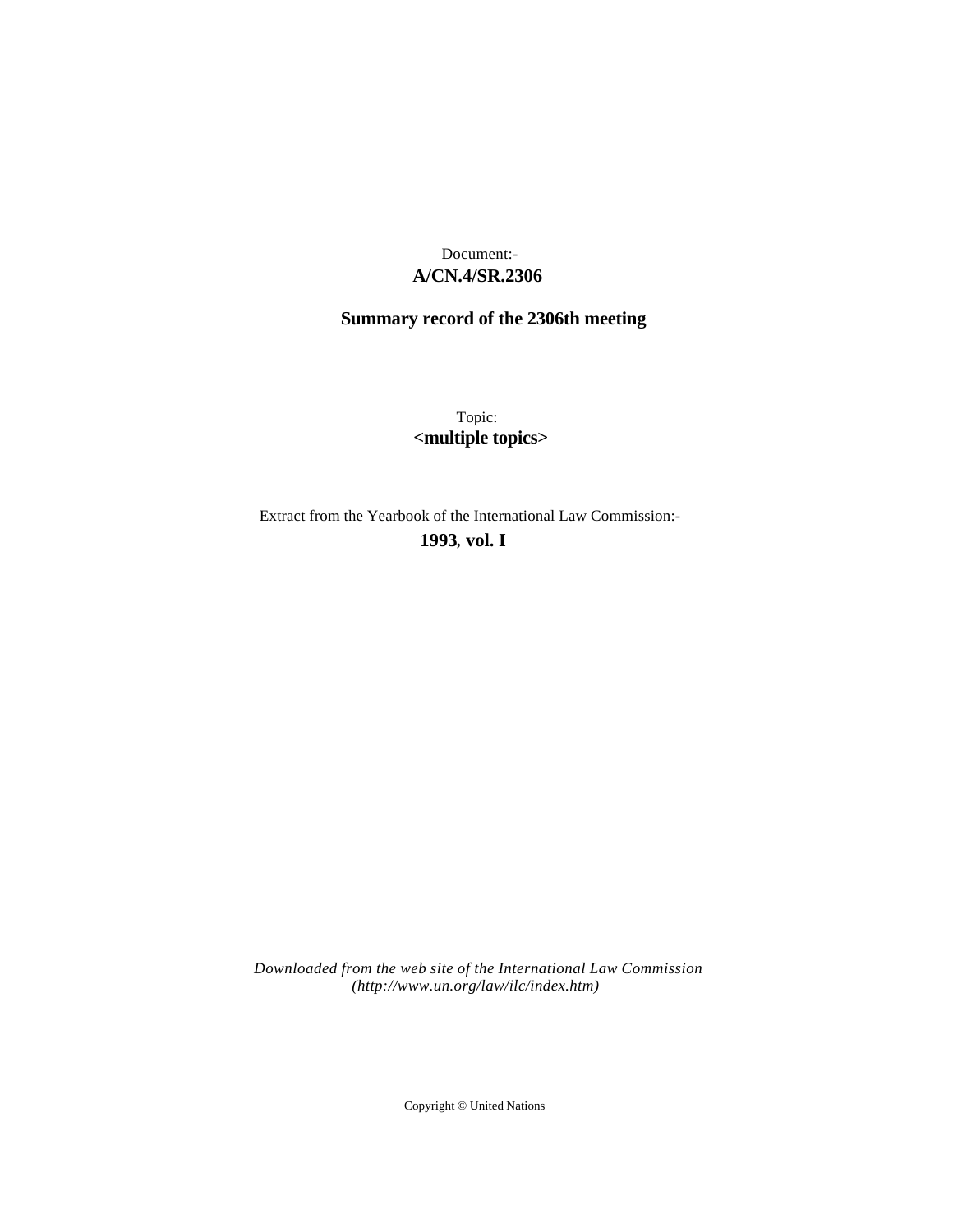underscored by a consistent pattern of violation by powerful States of the rights of weaker ones. France's summary expulsion in 1986 of 101 Malians, many of whom had been in possession of valid residence permits, was a case in point. Another case had been that of the Malian workers seeking decent accommodation in Paris, many of whom, including women and children, had recently been subjected to brutal treatment, in flagrant disregard for the most elementary human rights. Such situations would provoke unilateral outcries, were it not for the economic dependence of countries, such as Mali's dependence on France.

62. It was therefore important to provide for a compulsory and effective dispute settlement mechanism under the legal regime for State responsibility. However, hard and fast obligations amounted to nothing if the great majority of States, namely the poorer ones, were unable to apply them for lack of financial resources, among other things. It was no exaggeration to say that lack of funds could result in the denial of justice. So it had been with the problems faced by Mali and Burkina Faso during the settlement of their frontier dispute.<sup>19</sup> The two parties had requested ICJ to appoint three experts to help in mapping out the border between them following the compromise reached through the Court's ruling in 1986. Subsequently, both countries, though accepting the substance of the ruling, had admitted to being unable to meet the expenditure occasioned by the mapping work. A benefactor was finally found in the Swiss Government, which also assisted in the search for hidden deposits in banks in Switzerland of Malian public funds following the fall of the Malian dictator, General Moussa Traore, in 1991.

63. So, there was clearly an urgent need to give adequate and effective legal aid to developing countries. As far as access to ICJ was concerned, there was a precedent in the Secretary-General's Trust Fund to Assist States in the Settlement of Disputes through the International Court of Justice. The Fund could be used to finance the drafting of legal documents, the payment of fees, the funding of legal research and many other aspects of legal procedure. The only restriction was a major one: the Fund could be used solely in connection with a case brought before ICJ by common agreement between the parties. That meant it could not be used in cases of arbitration or conciliation. And a wealthy State had only to reject such a preliminary agreement in order to prevent a poorer State from preparing its case in the best possible manner. That aspect of the Fund's operations should be revised. It was also necessary for a resolution to be adopted by the General Assembly taking note of the establishment of the Fund and encouraging States to contribute to it.

64. Lastly, draft article 5, on judicial settlement, should be worded in such a way that the right of access of poor countries to the Fund was preserved. Financial assistance to such countries should cover conciliation and arbitration, as well as settlement by mutual agreement. A specific provision should be incorporated concerning aid to developing countries regarding access to and application of dispute settlement procedures. A

number of sources could be taken as references, including the Vienna Convention on the Law of Treaties.

*The meeting rose at 12.55p.m.*

## **2306th MEETING**

#### *Friday, 11 June 1993, at 10.10 a.m.*

# *Chairman:* Mr. Gudmundur EIRIKSSON later: Mr. Julio BARBOZA

*Present:* Mr. Al-Baharna, Mr. Al-Khasawneh, Mr. Arangio-Ruiz, Mr. Bennouna, Mr. Bowett, Mr. Calero Rodrigues, Mr. de Saram, Mr. Fomba, Mr. Giiney, Mr. Idris, Mr. Kabatsi, Mr. Koroma, Mr. Mahiou, Mr. Mikulka, Mr. Pambou-Tchivounda, Mr. Sreenivasa Rao, Mr. Razafindralambo, Mr. Robinson, Mr. Rosenstock, Mr. Shi, Mr. Szekely, Mr. Thiam, Mr. Tomuschat, Mr. Vereshchetin, Mr. Villagrán Kramer, Mr. Yankov.

**International liability for injurious consequences arising out of acts not prohibited by international law** *(continued)* **(A/CN.4/446, sect. D, A/CN.4/450,<sup>1</sup> A/CN.4/L.487)**

## [Agenda item 5]

NINTH REPORT OF THE SPECIAL RAPPORTEUR *(continued)*

1. Mr. BARBOZA (Special Rapporteur) said that he had taken note of all the observations made by members of the Commission on the draft articles which appeared in his ninth report (A/CN.4/450). He agreed that it would have been useful to incorporate in the chapter on prevention some of the principles and concepts set forth in article 3, paragraph 1, and articles 6 and 8 and also *that the* concept of prevention should be linked to that of responsibility in article 8, but, since those articles had been referred to the Drafting Committee,<sup>2</sup> that task now devolved upon the Committee. It had also been said that the procedures provided for should not be too detailed and that States wanted only a general framework of reference. One member of the Commission had even taken the view that the chapter on prevention could be reduced to article 14. Furthermore, several members had said that the question of prevention *ex post facto* should be the subject of different and separate articles, since prevention *ex post facto* went further than prevention proper and consisted of limiting or containing the harm. He had simply followed the terminology used in most conventions on civil liability, in which the word "prevention" in fact signified prevention *ex post facto.* He was, however, ready to accept the principle of separate articles,

<sup>19</sup>  *Frontier Dispute, Judgment, ICJ. Reports 1986,* p. 554.

<sup>1</sup> Reproduced in *Yearbook... 1993,* vol. II (Part One).

<sup>&</sup>lt;sup>2</sup> See 2300th meeting, footnote 18.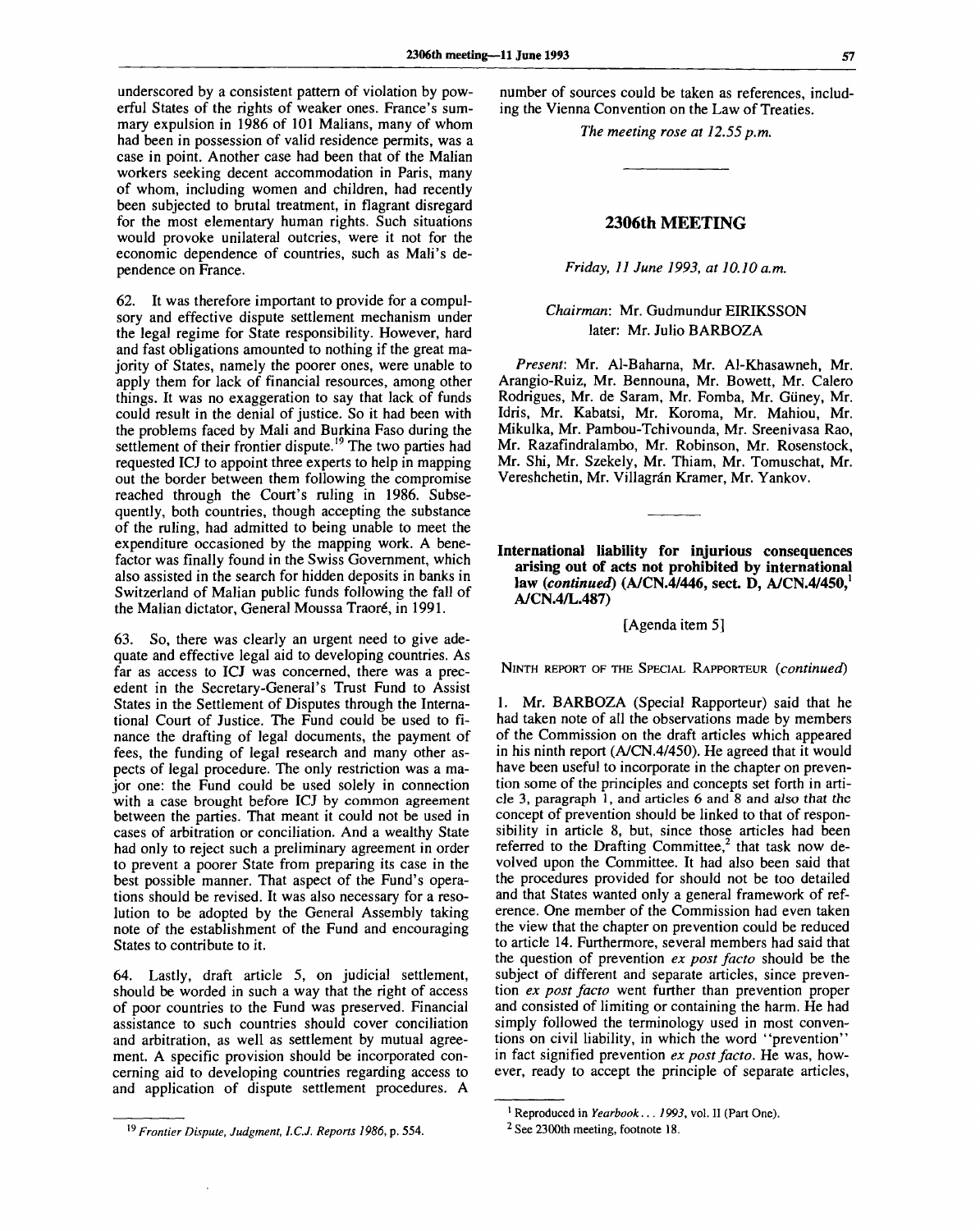provided that it did not affect the logical structure of the chapter. He was particularly sympathetic to the idea of special treatment for the developing countries—an idea which had been stressed by several speakers—but he noted that his proposal to devote a general article to the matter in the section on principles had been considered insufficient by some. Mention had also been made of the need to ensure that such preferential treatment did not lead to a waiver of the obligation of prevention for the developing countries. In addition, certain practical difficulties might arise as a result of the increasingly wider gap between the newly industrialized countries and the other developing countries, not to mention the least developed. As to the appeals for the strengthening of the assistance of international organizations, it was difficult to see how specific articles on the question could be drafted, since the Commission could not make those organizations, which would not be parties to the Convention, provide assistance in any particular way. It was to be hoped that those members who had made such appeals would be able to find solutions to the problem within the Drafting Committee. In any event, he would bear their remarks in mind when he revised the articles on prevention.

2. It had been said that, inasmuch as different activities required different measures of prevention, it would be advisable to establish groups of activities according to their characteristics. In his view, that would be difficult, if not impossible, if only because with scientific and technical developments new activities were constantly emerging. The definition of the continental shelf contained in article 1 of the 1958 Convention on the Continental Shelf had, for instance, lost its significance as soon as technological advances had made it possible to exploit natural resources at any depth. Nor should it be forgotten that the Commission was supposed to be producing a framework convention, in other words, an instrument setting forth general obligations for any type of activity. He therefore doubted that it would be possible to group activities by category. In support of that proposition, one member of the Commission had stated that the obligation of information had not always applied and that everything depended on the type of activity: for instance, the Principles Relevant to the Use of Nuclear Power Sources in Outer Space, adopted by the General Assembly in  $1992<sup>3</sup>$  imposed an obligation of information on the State which launched a satellite with a nuclear power source on board, whereas the Convention on International Liability for Damage Caused by Space Objects did not impose such an obligation. That difference, however, was to be explained by the fact that the Convention dealt with liability, not prevention, and it was at the prevention stage that information was involved. The 1992 Principles, on the other hand, were mainly concerned with prevention, and the obligation of information naturally had a place there. Furthermore, principle 4 stipulated that that obligation was in conformity with article XI of the Treaty on the Principles governing the Activities of States in the Exploration and Use of Outer Space, including the Moon and other Celestial Bodies. The regime which applied to satellites with nuclear power sources on board was therefore no different from the general regime under that Treaty.

3. The question of a system of residual State liability had been relegated to a footnote because it was only a possibility and would remain in abeyance until the Commission had taken a decision on the subject of State responsibility. The possibility had indeed prompted fairly strong reactions among the members of the Commission and had even been rejected by those from developing countries. In any event, it was not his own proposal and it might reassure the members of the Commission who had stated their concern to know that none of the proposed articles and none of his reports indicated that the State had an obligation of reparation or compensation for creating a risk: the State was bound to make reparation only in the case of actual harm.

4. Turning to the draft articles themselves, he recognized that, as some members of the Commission had said, prior authorization (art. 11) would depend on the definition of risk—which amounted to saying that such authorization would be mandatory only if the risk associated with the planned activity was significant or substantial.

5. Opinions were divided concerning article 12 (Transboundary impact assessment), with some members believing that it was the State itself which should make the assessment, and others that it was the operator. In his own view, it was the State which should make the assessment or at least check that it had been properly made by the operator, so that the State would be liable only in the event of harm. Some members also felt that assessment would be too heavy a burden for the developing countries, while others thought that it would even be pointless, for States were after all liable for what happened if they did not take the necessary preventive measures.

6. Article 13 (Pre-existing activities) had prompted several reactions. It had been suggested that the last sentence should be amended by the addition of the words "without prejudice to the liability of the State". It had also been said that the State of origin was required to investigate the pre-existing activities in order to determine whether they involved risks of transboundary impact. The deletion of the article had also been proposed.

7. For many members of the Commission, article 14 (Performance of activities) constituted the core of the prevention chapter. Most members agreed that the article should emphasize that insurance for the operator was compulsory. Some saw no point in mentioning prior authorization in the article and thought it sufficient to say that the State should not authorize an activity involving risks if no preventive measures had been taken. For one member of the Commission in particular, only article 14 counted. Others thought that the article should be placed first in the series of articles on prevention.

8. Article 15 (Notification and information) had not been judged satisfactory. It had been said that the type of information which the State of origin must give to the affected State—for example, concerning legislative and other measures which it was planning—should be spelled out more clearly and that it should include an assessment of the transboundary impact. It had also been proposed that any mention of international organizations

<sup>&</sup>lt;sup>3</sup> General Assembly resolution 47/68.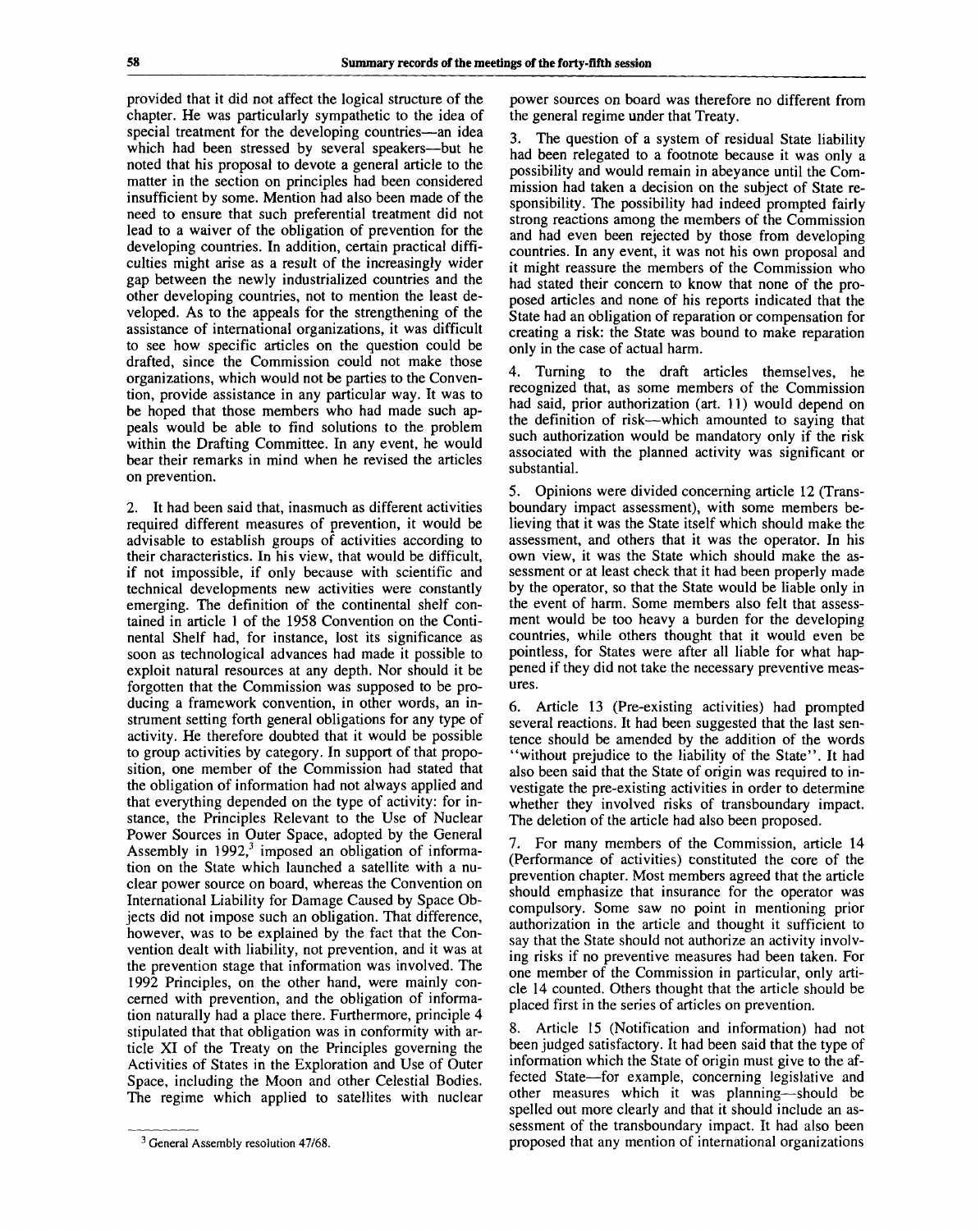should be deleted and that a paragraph should be added to the effect that the State of origin could ask for technical assistance from an international organization in connection with prevention. Some members of the Commission had also suggested that subparagraph *(d)* should be reworded so as to make it clear that it was for the authorities of the affected State to convey the information to the people likely to be affected. According to others, it was sufficient to indicate that the public must be given an opportunity to be heard.

9. Article 16 (Exchange of information) had not prompted any comment. In contrast, article 17 (National security and industrial secrets) had generated a lively reaction. It had been said that the text reflected a certain inequality, that the terms "national security" and "industrial secrets" should be defined and that it was not sufficient to say that the State of origin "should cooperate in good faith"; and some members even believed that the article might lead to the collapse of the rest of the articles.

10. Article 18 (Prior consultation) had also been criticized, in particular because the term "mutually acceptable solutions" might give the impression that the envisaged activity might have harmful consequences. The term was not intended to give a kind of right of veto to the State which was or was presumed to be affected and he was therefore not against amending the sentence in order to make the meaning clear. The basic idea of the article was in fact that consultation was not compulsory and there could therefore be no right of veto.

11. It had been said that, in article 19 (Rights of the State presumed to be affected), it would be preferable for the State presumed to be affected to request the State of origin or an international organization to make a study.

12. Widely differing opinions had been expressed about article 20 (Factors involved in a balance of interests). Some members were ready to accept it, provided that it was placed in an annex. Others had suggested its deletion, and others had asked that some terms should be changed, for example "shared natural resources".

13. With regard to the settlement of disputes (art. VIII of the annex),<sup>4</sup> some members had welcomed the idea of a special procedure for the settlement of disputes relating to consultation, while others were in favour of instituting an inquiry procedure. In general terms, the members of the Commission had accepted the idea of including the principle of non-transference of risk or harm and the "polluter pays" principle in the draft articles.

14. He was very well aware that the "precautionary principle" established in principle 15 of the Rio Declaration on Environment and Development<sup>5</sup> had been included, for example, in the United Nations Framework

Convention on Climate Change and the Convention on Biological Diversity, but the principle was still controversial and did not seem to be appropriate in the draft articles: they were designed to regulate the question of liability for the actual harm caused by a given activity and for the risk of harm, whereas, in the two Conventions in question, the principle related to problems which were a source of concern to all of mankind. But it would be for the Commission to decide on the point.

15. In conclusion, he noted that a general agreement seemed to be emerging in the Commission in favour of referring the draft articles back to the Drafting Committee, including article 10 (Non-discrimination).<sup>6</sup> ' He thanked all the members of the Commission for their comments.

16. Mr. VERESHCHETIN said that he did not agree with the Special Rapporteur's interpretation of the Treaty on the Principles governing the Activities of States in the Exploration and Use of Outer Space, including the Moon and other Celestial Bodies: in his own opinion, the Treaty did not require the communication of technical information before the launching of satellites.

17. The CHAIRMAN proposed that, in accordance with the recommendation of the Enlarged Bureau, article 10 (Non-discrimination), which the Commission had considered at its forty-second session, and articles 11 to 20 *bis* should be referred to the Drafting Committee to enable it to concentrate its work on the issue of prevention, as the Commission had decided at its preceding session. With the help of the Special Rapporteur, however, the Drafting Committee could perhaps play a larger role and determine whether the scheme of the new articles which had been submitted was logical and complete and, if not, what other provisions might usefully be included. On that basis, it could then start the actual drafting of the articles. Once it had worked out a satisfactory set of articles on the prevention of risk, it could see how the new articles fitted in with the general provisions contained in articles 1 to 5 and the principles embodied in articles 6 to 9 and in article  $10.'$ 

18. Mr. KOROMA said that he accepted the Chairman's proposal, provided that it did not affect the decision taken at the preceding session and that the Commission dealt with the regime of prevention first and with the regime of liability afterwards.

He thanked the Special Rapporteur for his instructive summary, but stressed that he did not agree with him on two points. In the first place, the 1958 definition of the continental shelf was still valid, even if there were plans to adapt it to technical advances. Secondly, the concept of "shared resources" had no place in the topic.

20. The CHAIRMAN said that the decision the Commission was about to take would not affect the decisions it had taken at its preceding session.<sup>8</sup>

21. Mr. ROSENSTOCK said that he welcomed that clarification.

22. Mr. de SARAM said he agreed that the Commission should abide by the decision it had taken at its pre-

<sup>4</sup> For the text, see *Yearbook . . . 1992,* vol. II (Part One), document A/CN.4/443, chap. II; see also *Yearbook . . . 1992,* vol. I, 2268th meeting, para. 5.

<sup>5</sup> Principle 15 reads:

<sup>&</sup>quot;In order to protect the environment, the precautionary approach shall be widely applied by States according to their capabilities. Where there are threats of serious or irreversible damage, lack of full scientific certainty shall not be used as a reason for postponing cost-effective measures to prevent environmental degradation."

See A/CONF.151/26/Rev.1 (Vol. I) (United Nations publication, Sales No. E.93.I.8 and corrigendum), p. 6.

<sup>6</sup> See *Yearbook. . . 1990,* vol. II (Part One), p. 105, document A/CN.4/428 and Add.l, annex.

<sup>7</sup> Ibid.

<sup>8</sup>  *Yearbook... 1992,* vol. II (Part Two), p. 51, paras. 344-349.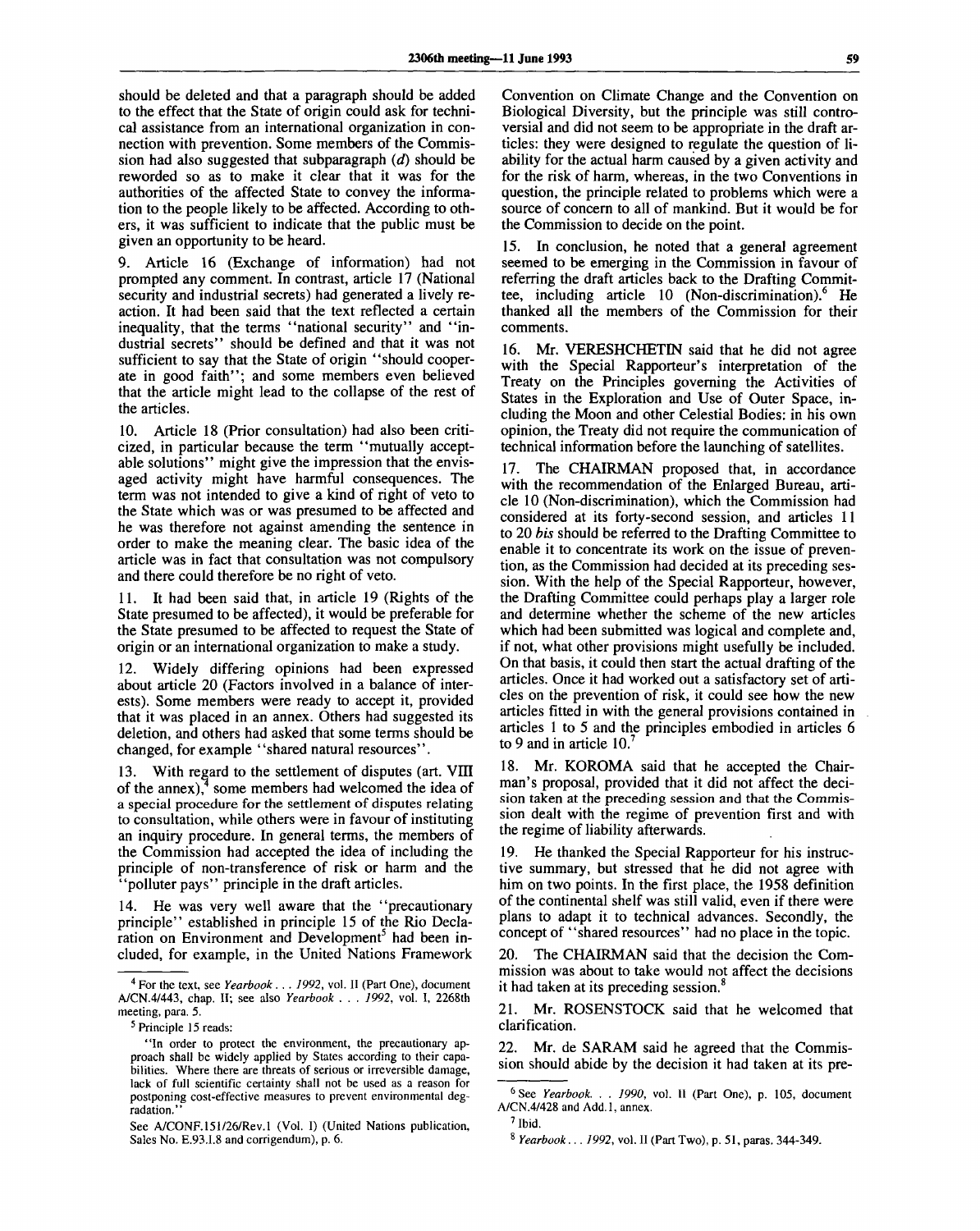ceding session as to how it should organize its work on this topic. At a later stage in the Commission's work it would, of course, be necessary, as required by decisions of the General Assembly and the decision taken by the Commission at its forty-fourth session, that preparation of primary rules on compensation for harm caused be undertaken. It was in that spirit that he accepted the Chairman's proposal.

23. Mr. CALERO RODRIGUES said he could understand the Commission did not want to go back on the decision it had taken at its preceding session, but thought it was inevitable at the present stage that it should interpret it to some extent. If the draft articles were referred to the Drafting Committee, what would the Commission do in the meantime? Would it suspend the consideration of the topic? Would the Special Rapporteur have to submit new articles or wait for the results of the work of the Drafting Committee?

24. The CHAIRMAN said that the decision taken by the Commission at its forty-fourth session did not prevent the Special Rapporteur from thinking about the next stage of the work to be done and submitting proposals to the Commission.

25. Mr. BARBOZA (Special Rapporteur), referring to paragraph 345 of the Commission's report on the work of its forty-fourth session,<sup>9</sup> said that he intended to submit articles on remedial measures and then deal with the question of liability proper.

26. The CHAIRMAN said that the Drafting Committee's discussions on the draft articles would help give the Commission a clearer idea of the direction its work should take, without prejudice to the decision adopted at the preceding session.

27. Mr. TOMUSCHAT said that he agreed with the Chairman and noted that, when the Special Rapporteur went on to the question of remedial measures, he should take account of the Drafting Committee's discussions.

28. Mr. VILLAGRAN KRAMER said that the decision taken by the Commission at its preceding session was correct, but it should not bind the Commission unduly. The Commission and the Drafting Committee had a set of draft articles to work on and had to make as much progress as possible on the topic. Between now and the end of the current session, the Special Rapporteur could perhaps submit an outline dealing with harm and the corresponding measures to be taken.

29. Mr. GÜNEY said that account should be taken of the fact that it had been agreed that the composition of the Drafting Committee would change depending on the topic.

30. The CHAIRMAN, speaking on behalf of the Chairman of the Drafting Committee, said that the new composition of the Drafting Committee would be announced shortly.

31. Mr. YANKOV said that he agreed with the proposal the Chairman had made on the recommendation of the Enlarged Bureau, but pointed out that the topic under consideration was that of international liability. Referring to paragraph 345 of the Commission's report on the

work of its forty-fourth session,<sup>10</sup> he noted that giving priority to prevention was only a *modus operandi.*

The Drafting Committee's discussions at the Commission's next session would be facilitated if the Special Rapporteur explained what direction he intended the work to take, since that would explain the place of prevention in the draft as a whole. Otherwise, the draft articles might be no more than a set of disparate provisions.

33. The CHAIRMAN said it was understood that the Commission would ask for the Special Rapporteur's advice before deciding on the next stage of its work, in accordance with the decision adopted at the preceding session.

34. If he heard no objection, he would take it that the Commission accepted the proposal he had made on the recommendation of the Enlarged Bureau with regard to the work to be done on the topic at the current session.

*It was so decided.*

35. The CHAIRMAN said that the Commission had completed its consideration of agenda item 5.

*Mr. Barboza took the Chair.*

# **State responsibility** *{continued)* **(A/CN.4/446, sect. C, A/CN.4/453 and Add.1-3,<sup>11</sup> A/CN.4/L.480 and Add.l, ILC(XLV)/Conf.Room Doc.l)**

## [Agenda item 2]

FIFTH REPORT OF THE SPECIAL RAPPORTEUR *{continued)*

36. Mr. MAHIOU expressed congratulations to the Special Rapporteur on his fifth report (A/CN.4/453 and Add.1-3), which was entirely in keeping with his earlier reports. He welcomed the reference to the discussions which had taken place in the Commission and in the Sixth Committee in 1985 and 1986 (ibid., chap. I, sect. A), since it showed that there were already a number of points of agreement on that sensitive issue. Everyone was aware of the past and present hesitations of States to accept procedures for the compulsory settlement of disputes. The world had, however, changed since 1985, it so happened that States were more and more inclined to accept procedures of that kind, including judicial procedures, as demonstrated by the agenda of ICJ in the past 10 years. The Commission must not only go along with such progress, but must also do everything possible to promote it.

37. What was desirable and possible remained to be seen. That was, moreover, the concern of the Special Rapporteur and the members of the Commission who had spoken on the subject. As to what was desirable, the Special Rapporteur indicated that he preferred what was in a way the ideal solution, stating that he was ready to take the necessary steps in that direction if the Commission so wished, although he had no illusions and recognized that what was desirable was not within reach (ibid., sect. D).

<sup>&</sup>lt;sup>10</sup> Ibid.

<sup>&</sup>lt;sup>11</sup> Reproduced in Yearbook... 1993, vol. II (Part One).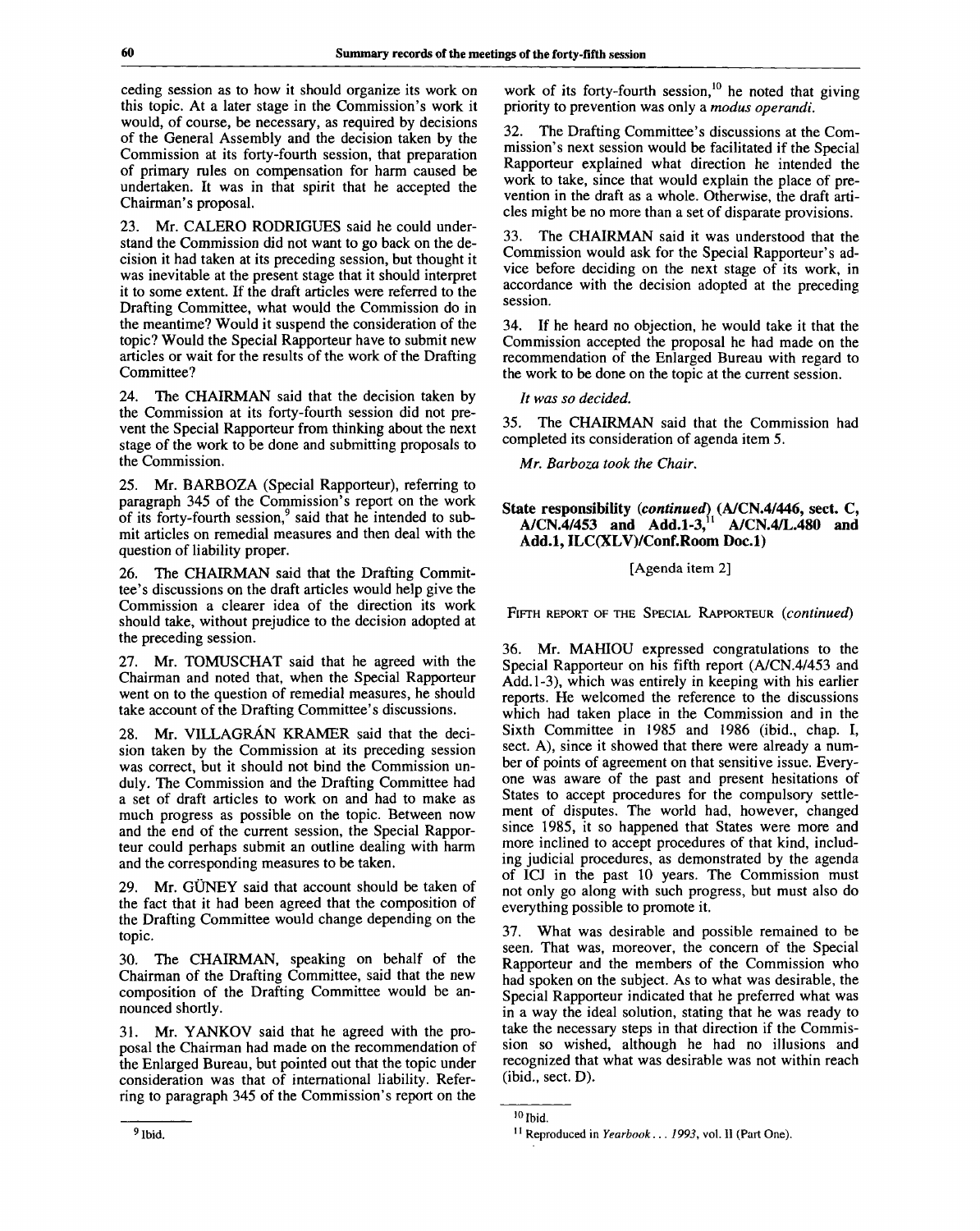38. There was no alternative but to leave aside what was desirable and fall back on what was possible, namely, the solution recommended in chapter I, section D, of the report. In that connection, he was pleased to note that some areas of agreement had emerged from the discussions held in 1985 and 1986 and probably continued to exist. In his view, there was little or no disagreement on at least two major points. The first related to the need for part 3 of the draft on dispute settlement procedures, which the Commission, if it was not to fail in its task, must not leave in the hands of the future diplomatic conference. The second point was the need to make dispute settlement procedures compulsory. While there was agreement in principle on that point, the exact mechanisms had not been spelled out and that was where the debate stood. The Special Rapporteur was proposing a three-step system, which would become increasingly binding as States moved from conciliation to arbitration and from arbitration to ICJ. The Commission had been invited to discuss that proposal.

39. He noted that the report and the draft articles contained therein<sup>12</sup> were somewhat ambiguous. The Special Rapporteur's analysis was based on disputes relating to the entire set of articles of the future instrument and on those relating to countermeasures in particular. At times, he even seemed to be concentrating exclusively on that second category of disputes. That was particularly apparent in the first paragraph of chapter I, section D.2, which seemed to limit the scope of the topic, and in the next paragraph, which was ambiguous. Fortunately, the subsequent text showed that that was not the case. It was clearly indicated that the Special Rapporteur was considering the issue in its entirety and, even if draft article 1 appeared restrictive, draft article 2, paragraph 1 (a), confirmed that the dispute settlement system covered all questions which might arise from the interpretation or application of the future instrument and that the emphasis had been placed on countermeasures simply because that aspect of the problem was so difficult.

40. It was thus understood that the dispute settlement mechanism had to be comprehensive. It remained to be seen how its application and its acceptance by States could be ensured.

41. In his view, the Commission could come up with rather bold solutions in that respect once it had reached agreement on certain fundamental points. It seemed that consensus had in fact been reached on three points: preventing the escalation of measures and countermeasures; avoiding having the de facto inequality of States turn to the legal advantage of the strongest; and establishing a restrictive and binding system for countermeasures, which could unfortunately not be excluded as a means of preventing resort to measures of that kind as far as possible.

42. In his opinion, the appropriate method would be to make the procedure and its conclusions compulsory, while distinguishing between the different steps envisaged. Conciliation would be compulsory in the case of any dispute relating to any provision of the future instrument; however, the conclusions would not be binding, except perhaps in the case of interim measures of protection, whether directed at the wrongdoing State or the injured State. That was, moreover, what the Special Rapporteur was proposing and which deserved consideration.

43. In the case of arbitration, it was important to avoid two extreme positions: one under which arbitration would be compulsory in the case of any dispute something that would not be acceptable to all States and the opposite under which arbitration would be ruled out on the grounds that States must have freedom of choice and of means. In his view, the solution would be to make arbitration contingent on two conditions. First, arbitration would be compulsory in the case of certain disputes. Indeed, parts 1 and 2 of the draft articles took account of many situations where questions of fact or law on which States disagreed could be settled through arbitration, without those States considering that their sovereignty or freedom of choice had been called into question. Secondly, arbitration would be an option open to all States wishing to use it, and that would have the advantage of developing international law on that issue. Arbitration should not be ruled out simply because some States hesitated to resort to it.

44. With regard to judicial settlement, it was best, as with arbitration, to have a flexible mechanism, twofold as it were, corresponding to different situations. Certain disputes might be subject to compulsory jurisdiction by ICJ, for example, when a binding rule of general law was at issue, as suggested by the previous Special Rapporteur, as well as when other rules set forth in the future instrument were at stake, as determined by the Commission. The jurisdiction of ICJ would be optional in the case of disputes relating to other questions. As in the case of arbitration, such jurisdiction should not be ruled out because certain States hesitated to use it. On the contrary, it was appropriate in that situation as well to promote the codification and progressive development of international law.

45. He did not believe that it was possible to have a simple dispute settlement system in the area of State responsibility. It would probably be necessary to set up a rather complex mechanism in order to reconcile moral issues and effectiveness, flexibility and State sovereignty. Yet the Commission should not fail to be bold so that it might overcome its past weaknesses and respond to the criticisms levelled against it. In that regard, the draft articles submitted by the current Special Rapporteur and those which had been submitted by the previous Special Rapporteur and which were before the Drafting Committee would be a good starting point.

46. Mr. de SARAM, introducing the statement he intended to make later, referred to the importance of the fifth report on a topic which was fundamental to the primacy of law and respect for the principles of law in relations between States. The Special Rapporteur had tried to commit the Commission to fulfilling its responsibility with regard to the progressive development of the law, a responsibility which derived directly from the Charter of the United Nations and from which the Commission must not be diverted. The question of the degree of progressive development which the system of relations between States was ready to accept would be for each member of the Commission to decide—until such time as the Commission could request the views of States on

<sup>&</sup>lt;sup>12</sup> For the text of the draft articles, see 2305th meeting, para. 25.